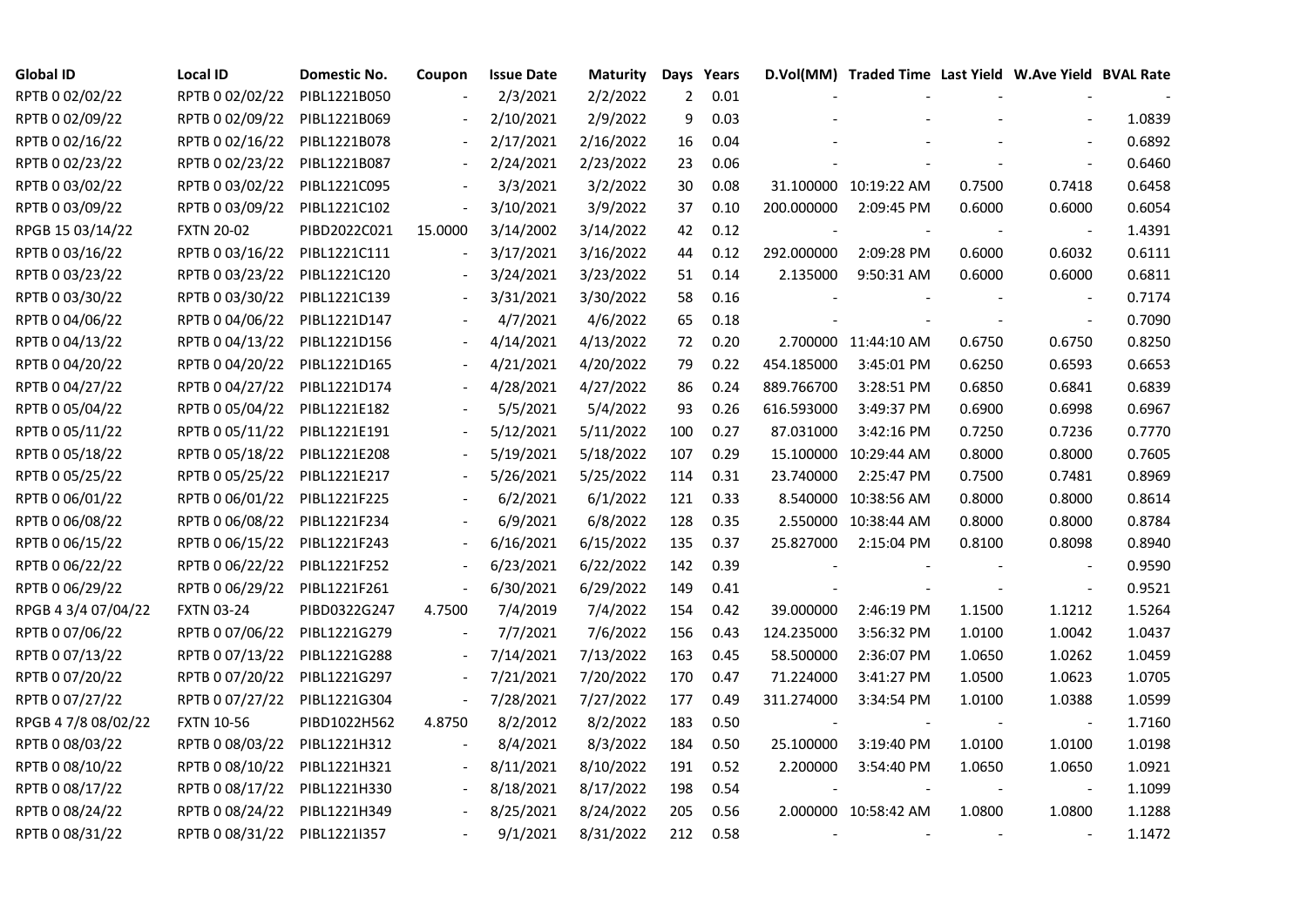| <b>Global ID</b>     | <b>Local ID</b>   | Domestic No. | Coupon                   | <b>Issue Date</b> | Maturity              |     | Days Years |             | D.Vol(MM) Traded Time Last Yield W.Ave Yield BVAL Rate |        |                          |        |
|----------------------|-------------------|--------------|--------------------------|-------------------|-----------------------|-----|------------|-------------|--------------------------------------------------------|--------|--------------------------|--------|
| RPTB 0 09/07/22      | RPTB 0 09/07/22   | PIBL1221I366 |                          | 9/8/2021          | 9/7/2022              | 219 | 0.60       |             |                                                        |        |                          | 1.1655 |
| RPGB 4 3/4 09/13/22  | <b>FXTN 10-57</b> | PIBD1022I570 | 4.7500                   | 9/13/2012         | 9/13/2022             | 225 | 0.62       |             |                                                        |        |                          | 1.7254 |
| RPTB 0 09/14/22      | RPTB 0 09/14/22   | PIBL1221I375 | $\overline{\phantom{a}}$ | 9/15/2021         | 9/14/2022             | 226 | 0.62       |             |                                                        |        | $\blacksquare$           | 1.1838 |
| RPTB 0 09/21/22      | RPTB 0 09/21/22   | PIBL1221I384 | $\overline{\phantom{a}}$ | 9/22/2021         | 9/21/2022             | 233 | 0.64       |             |                                                        |        | $\blacksquare$           | 1.2033 |
| RPTB 0 09/28/22      | RPTB 0 09/28/22   | PIBL12211393 |                          | 9/29/2021         | 9/28/2022             | 240 | 0.66       |             | 3.139000 11:28:31 AM                                   | 1.1250 | 1.1250                   | 1.1942 |
| RPTB 0 10/05/22      | RPTB 0 10/05/22   | PIBL1221J409 |                          | 10/6/2021         | 10/5/2022             | 247 | 0.68       |             |                                                        |        |                          | 1.2424 |
| RPTB 0 10/12/22      | RPTB 0 10/12/22   | PIBL1221J418 |                          |                   | 10/13/2021 10/12/2022 | 254 | 0.70       | 170.138000  | 2:34:46 PM                                             | 1.2250 | 1.2250                   | 1.2324 |
| RPGB 12 3/4 10/17/22 | <b>FXTN 20-03</b> | PIBD2022J033 | 12.7500                  | 10/17/2002        | 10/17/2022            | 259 | 0.71       |             |                                                        |        | $\blacksquare$           | 1.7327 |
| RPTB 0 10/19/22      | RPTB 0 10/19/22   | PIBL1221J427 |                          | 10/20/2021        | 10/19/2022            | 261 | 0.72       |             |                                                        |        | $\overline{a}$           | 1.2763 |
| RPTB 0 10/26/22      | RPTB 0 10/26/22   | PIBL1221J436 |                          | 10/27/2021        | 10/26/2022            | 268 | 0.73       | 8.198000    | 3:40:29 PM                                             | 1.2500 | 1.2500                   | 1.3199 |
| RPTB 0 11/02/22      | RPTB 0 11/02/22   | PIBL1221K443 |                          | 11/3/2021         | 11/2/2022             | 275 | 0.75       | 571.377000  | 3:17:45 PM                                             | 1.3500 | 1.3500                   | 1.3446 |
| RPTB 0 11/09/22      | RPTB 0 11/09/22   | PIBL1221K452 |                          | 11/10/2021        | 11/9/2022             | 282 | 0.77       | 905.310000  | 3:07:42 PM                                             | 1.3500 | 1.3501                   | 1.3519 |
| RPTB 0 11/16/22      | RPTB 0 11/16/22   | PIBL1221K461 |                          |                   | 11/17/2021 11/16/2022 | 289 | 0.79       |             |                                                        |        | $\blacksquare$           | 1.3600 |
| RPTB 0 11/23/22      | RPTB 0 11/23/22   | PIBL1221K470 |                          |                   | 11/24/2021 11/23/2022 | 296 | 0.81       | 10.433000   | 2:21:18 PM                                             | 1.3400 | 1.3452                   | 1.3466 |
| RPTB 0 11/29/22      | RPTB 0 11/29/22   | PIBL1221L488 |                          |                   | 12/1/2021 11/29/2022  | 302 | 0.83       |             |                                                        |        | $\overline{\phantom{a}}$ | 1.3937 |
| RPGB 4 5/8 12/04/22  | RTB 05-11         | PIID0522L114 | 4.6250                   | 12/4/2017         | 12/4/2022             | 307 | 0.84       | 1613.500000 | 3:24:42 PM                                             | 1.6750 | 1.6817                   | 1.6944 |
| RPGB 4 12/06/22      | <b>FXTN 10-58</b> | PIBD1022L585 | 4.0000                   | 12/6/2012         | 12/6/2022             | 309 | 0.85       |             |                                                        |        |                          | 1.7336 |
| RPTB 0 12/07/22      | RPTB 0 12/07/22   | PIBL1221L497 | $\overline{\phantom{a}}$ | 12/7/2021         | 12/7/2022             | 310 | 0.85       |             |                                                        |        | $\overline{\phantom{a}}$ | 1.4000 |
| RPTB 0 12/14/22      | RPTB 0 12/14/22   | PIBL1221L503 |                          |                   | 12/15/2021 12/14/2022 | 317 | 0.87       | 4.624000    | 3:18:45 PM                                             | 1.3500 | 1.3500                   | 1.3871 |
| RPTB 0 01/04/23      | RPTB 0 01/04/23   | PIBL1222A013 |                          | 1/5/2022          | 1/4/2023              | 338 | 0.93       |             | 1.047000 11:37:03 AM                                   | 1.4000 | 1.4000                   | 1.4118 |
| RPTB 0 01/11/23      | RPTB 0 01/11/23   | PIBL1222A022 | $\overline{\phantom{a}}$ | 1/12/2022         | 1/11/2023             | 345 | 0.95       | 57.650000   | 2:07:43 PM                                             | 1.4000 | 1.4042                   | 1.4120 |
| RPTB 0 01/18/23      | RPTB 0 01/18/23   | PIBL1222A031 |                          | 1/19/2022         | 1/18/2023             | 352 | 0.96       | 48.576000   | 3:10:04 PM                                             | 1.4100 | 1.4093                   | 1.4110 |
| RPTB 0 01/25/23      | RPTB 0 01/25/23   | PIBL1222A040 |                          | 1/26/2022         | 1/25/2023             | 359 | 0.98       | 287.777000  | 3:44:48 PM                                             | 1.4000 | 1.4164                   | 1.4108 |
| RPGB 4 3/8 02/11/23  | RTB 03-10         | PIID0323B101 | 4.3750                   | 2/11/2020         | 2/11/2023             | 376 | 1.03       |             | 19.500000 11:32:28 AM                                  | 1.6500 | 1.6962                   | 1.8725 |
| RPGB 13 02/20/23     | <b>FXTN 20-04</b> | PIBD2023B048 | 13.0000                  | 2/20/2003         | 2/20/2023             | 385 | 1.05       |             |                                                        |        | $\overline{\phantom{a}}$ | 1.8983 |
| RPGB 5 1/2 03/08/23  | <b>FXTN 05-75</b> | PIBD0523C752 | 5.5000                   | 3/8/2018          | 3/8/2023              | 401 | 1.10       |             |                                                        |        | $\blacksquare$           | 1.8848 |
| RPGB 3 1/2 04/21/23  | <b>FXTN 07-58</b> | PIBD0723D588 | 3.5000                   | 4/21/2016         | 4/21/2023             | 445 | 1.22       |             | 34.300000 11:40:01 AM                                  | 1.7000 | 1.7000                   | 2.0000 |
| RPGB 11 7/8 05/29/23 | <b>FXTN 20-05</b> | PIBD2023E054 | 11.8750                  | 5/29/2003         | 5/29/2023             | 483 | 1.32       |             |                                                        |        | $\blacksquare$           | 2.0770 |
| RPGB 3 1/4 08/15/23  | RTB 10-04         | PIID1023H046 | 3.2500                   | 8/15/2013         | 8/15/2023             | 561 | 1.54       |             | 1.200000 11:27:19 AM                                   | 2.5000 | 2.5000                   | 2.0547 |
| RPGB 2 3/8 09/10/23  | <b>FXTN 03-25</b> | PIBD0323I252 | 2.3750                   | 9/10/2020         | 9/10/2023             | 587 | 1.61       |             |                                                        |        |                          | 2.3534 |
| RPGB 11 3/8 10/23/23 | <b>FXTN 20-06</b> | PIBD2023J068 | 11.3750                  | 10/23/2003        | 10/23/2023            | 630 | 1.73       |             |                                                        |        | $\blacksquare$           | 2.3451 |
| RPGB 2 3/8 03/09/24  | RTB 03-11         | PIID0324C115 | 2.3750                   | 3/9/2021          | 3/9/2024              | 768 | 2.10       | 2445.828000 | 3:58:03 PM                                             | 2.4950 | 2.4867                   | 2.4773 |
| RPGB 6 1/4 03/12/24  | RTB 05-12         | PIID0524C129 | 6.2500                   | 3/12/2019         | 3/12/2024             | 771 | 2.11       |             |                                                        |        |                          | 2.6500 |
| RPGB 4 1/2 04/20/24  | <b>FXTN 07-59</b> | PIBD0724D595 | 4.5000                   | 4/20/2017         | 4/20/2024             | 810 | 2.22       |             |                                                        |        | $\blacksquare$           | 2.6593 |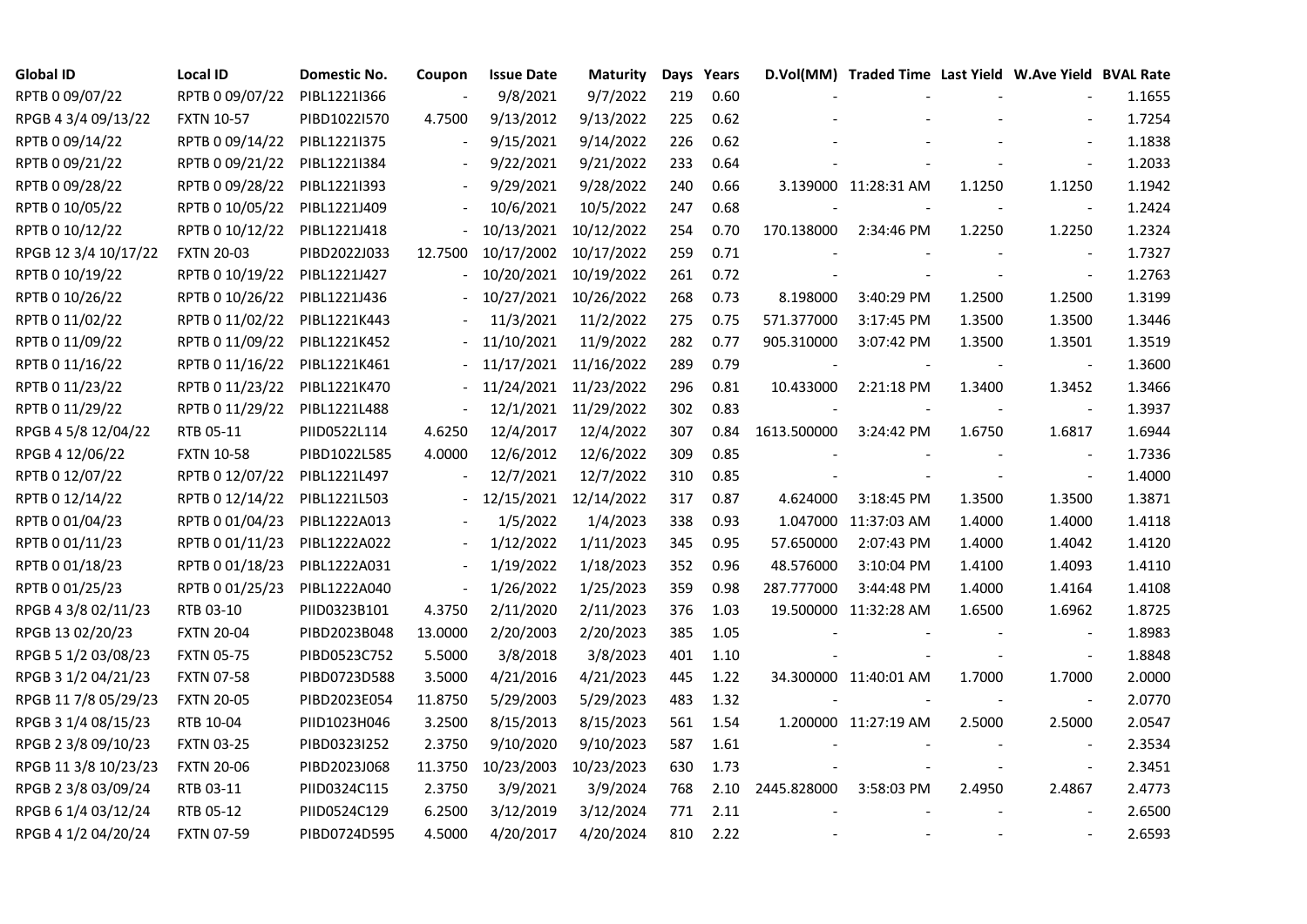| <b>Global ID</b>     | <b>Local ID</b>   | Domestic No. | Coupon  | <b>Issue Date</b> | <b>Maturity</b>  | Days | Years |             | D.Vol(MM) Traded Time Last Yield W.Ave Yield BVAL Rate |        |                          |        |
|----------------------|-------------------|--------------|---------|-------------------|------------------|------|-------|-------------|--------------------------------------------------------|--------|--------------------------|--------|
| RPGB 12 3/8 06/03/24 | <b>FXTN 20-07</b> | PIBD2024F075 | 12.3750 | 6/3/2004          | 6/3/2024         | 854  | 2.34  |             |                                                        |        |                          | 2.7493 |
| RPGB 12 7/8 08/05/24 | <b>FXTN 20-08</b> | PIBD2024H086 | 12.8750 | 8/5/2004          | 8/5/2024         | 917  | 2.51  |             |                                                        |        |                          | 2.8620 |
| RPGB 4 1/8 08/20/24  | <b>FXTN 10-59</b> | PIBD1024H595 | 4.1250  | 8/20/2014         | 8/20/2024        | 932  | 2.55  | 0.100000    | 3:56:43 PM                                             | 3.1500 | 3.1500                   | 2.8890 |
| RPGB 4 1/4 10/17/24  | <b>FXTN 05-76</b> | PIBD0524J762 | 4.2500  | 10/17/2019        | 10/17/2024       | 990  | 2.71  | 3.070000    | 3:57:26 PM                                             | 3.1500 | 3.1207                   | 3.0665 |
| RPGB 13 3/4 11/11/24 | <b>FXTN 20-09</b> | PIBD2024K091 | 13.7500 | 11/11/2004        | 11/11/2024 1,015 |      | 2.78  |             |                                                        |        |                          | 3.0374 |
| RPGB 5 3/4 04/12/25  | <b>FXTN 07-61</b> | PIBD0725D618 | 5.7500  | 4/12/2018         | 4/12/2025 1,167  |      | 3.20  | 0.040000    | 3:57:45 PM                                             | 3.4750 | 3.4750                   | 3.3068 |
| RPGB 12 1/8 04/14/25 | <b>FXTN 20-10</b> | PIBD2025D103 | 12.1250 | 4/14/2005         | 4/14/2025 1,169  |      | 3.20  |             |                                                        |        | $\sim$                   | 3.3028 |
| RPGB 2 5/8 08/12/25  | RTB 05-13         | PIID0525H130 | 2.6250  | 8/12/2020         | 8/12/2025 1,289  |      | 3.53  | 212.005000  | 2:31:00 PM                                             | 3.3500 | 3.3465                   | 3.3642 |
| RPGB 3 5/8 09/09/25  | <b>FXTN 10-60</b> | PIBD10251608 | 3.6250  | 9/9/2015          | 9/9/2025 1,317   |      | 3.61  | 247.000000  | 3:57:17 PM                                             | 3.4500 | 3.4478                   | 3.4410 |
| RPGB 12 1/8 10/20/25 | <b>FXTN 20-11</b> | PIBD2025J116 | 12.1250 | 10/20/2005        | 10/20/2025 1,358 |      | 3.72  |             |                                                        |        | $\sim$                   | 3.6148 |
| RPGB 18 1/4 11/29/25 | <b>FXTN 25-01</b> | PIBD2525K015 | 18.2500 | 11/29/2000        | 11/29/2025 1,398 |      | 3.83  |             |                                                        |        | $\blacksquare$           | 3.6808 |
| RPGB 10 1/4 01/19/26 | <b>FXTN 20-12</b> | PIBD2026A122 | 10.2500 | 1/19/2006         | 1/19/2026 1,449  |      | 3.97  |             |                                                        |        | $\blacksquare$           | 3.7650 |
| RPGB 6 1/4 02/14/26  | <b>FXTN 07-62</b> | PIBD0726B627 | 6.2500  | 2/14/2019         | 2/14/2026 1,475  |      | 4.04  |             | 50.000000 11:34:29 AM                                  | 3.9700 | 3.9700                   | 3.9999 |
| RPGB 3 3/8 04/08/26  | <b>FXTN 05-77</b> | PIBD0526D772 | 3.3750  | 4/8/2021          | 4/8/2026 1,528   |      | 4.18  | 570.520000  | 3:37:09 PM                                             | 3.9300 | 3.9350                   | 3.9250 |
| RPGB 3 1/2 09/20/26  | RTB 10-05         | PIID1026I057 | 3.5000  | 9/20/2016         | 9/20/2026 1,693  |      | 4.64  |             | 39.000000 11:00:40 AM                                  | 4.2000 | 4.2008                   | 4.0952 |
| RPGB 6 1/4 10/20/26  | RTB 15-01         | PIID1526J019 | 6.2500  | 10/20/2011        | 10/20/2026 1,723 |      | 4.72  |             | 11.100000 11:27:31 AM                                  | 4.2500 | 4.2500                   | 4.1353 |
| RPGB 8 12/07/26      | <b>FXTN 20-13</b> | PIBD2026L139 | 8.0000  | 12/7/2006         | 12/7/2026 1,771  |      | 4.85  |             |                                                        |        |                          | 4.1995 |
| RPGB 5 3/8 03/01/27  | RTB 15-02         | PIID1527C023 | 5.3750  | 3/1/2012          | 3/1/2027 1,855   |      | 5.08  |             |                                                        |        | $\blacksquare$           | 4.2998 |
| RPGB 4 3/4 05/04/27  | <b>FXTN 10-61</b> | PIBD1027E617 | 4.7500  | 5/4/2017          | 5/4/2027 1,919   |      | 5.25  | 20.118000   | 3:01:09 PM                                             | 4.3500 | 4.3500                   | 4.5067 |
| RPGB 4 5/8 06/02/27  | RTB 05-14         | PIID0527L140 | 4.6250  | 12/2/2021         | 6/2/2027 1,948   |      | 5.33  | 2114.400000 | 3:57:32 PM                                             | 4.3000 | 4.3012                   | 4.3006 |
| RPGB 8 5/8 09/06/27  | <b>FXTN 20-14</b> | PIBD2027I140 | 8.6250  | 9/6/2007          | 9/6/2027 2,044   |      | 5.60  |             |                                                        |        | $\blacksquare$           | 4.4728 |
| RPGB 6 1/4 03/22/28  | <b>FXTN 10-63</b> | PIBD1028C635 | 6.2500  | 3/22/2018         | 3/22/2028 2,242  |      | 6.14  |             |                                                        |        | $\blacksquare$           | 4.5499 |
| RPGB 3 5/8 04/22/28  | <b>FXTN 07-64</b> | PIBD0728D649 | 3.6250  | 4/22/2021         | 4/22/2028 2,273  |      | 6.22  | 9.000000    | 2:14:02 PM                                             | 4.6700 | 4.6700                   | 4.6241 |
| RPGB 3 3/4 08/12/28  | <b>FXTN 07-65</b> | PIBD0728H654 | 3.7500  | 8/12/2021         | 8/12/2028 2,385  |      | 6.53  | 574.260000  | 3:39:24 PM                                             | 4.7200 | 4.7588                   | 4.7640 |
| RPGB 9 1/2 12/04/28  | <b>FXTN 20-15</b> | PIBD2028L151 | 9.5000  | 12/4/2008         | 12/4/2028 2,499  |      | 6.84  |             |                                                        |        | $\overline{\phantom{a}}$ | 4.7663 |
| RPGB 67/8 01/10/29   | <b>FXTN 10-64</b> | PIBD1029A644 | 6.8750  | 1/10/2019         | 1/10/2029 2,536  |      | 6.94  |             |                                                        |        | $\sim$                   | 4.9455 |
| RPGB 8 3/4 05/27/30  | <b>FXTN 20-16</b> | PIBD2030E166 | 8.7500  | 5/27/2010         | 5/27/2030 3,038  |      | 8.32  |             |                                                        |        | $\blacksquare$           | 4.9050 |
| RPGB 2 7/8 07/09/30  | <b>FXTN 10-65</b> | PIBD1030G655 | 2.8750  | 7/9/2020          | 7/9/2030 3,081   |      | 8.44  | 50.000000   | 3:26:50 PM                                             | 4.9000 | 4.9000                   | 4.9030 |
| RPGB 12 1/2 07/28/30 | <b>FXTN 25-02</b> | PIBD2530G029 | 12.5000 | 7/28/2005         | 7/28/2030 3,100  |      | 8.49  |             |                                                        |        | $\sim$                   | 4.9126 |
| RPGB 11 1/4 01/26/31 | <b>FXTN 25-03</b> | PIBD2531A032 | 11.2500 | 1/26/2006         | 1/26/2031 3,282  |      | 8.99  |             |                                                        |        | $\blacksquare$           | 4.9350 |
| RPGB 8 07/19/31      | <b>FXTN 20-17</b> | PIBD2031G171 | 8.0000  | 7/19/2011         | 7/19/2031 3,456  |      | 9.46  | 103.750000  | 3:46:13 PM                                             | 4.7750 | 4.7968                   | 4.7750 |
| RPGB 4 07/22/31      | <b>FXTN 10-66</b> | PIBD1031G662 | 4.0000  | 7/22/2021         | 7/22/2031 3,459  |      | 9.47  | 416.200000  | 3:47:56 PM                                             | 4.8000 | 4.8568                   | 4.8274 |
| RPGB 9 3/8 10/05/31  | <b>FXTN 25-04</b> | PIBD2531J042 | 9.3750  | 10/5/2006         | 10/5/2031 3,534  |      | 9.68  |             |                                                        |        | $\blacksquare$           | 4.9386 |
| RPGB 4 7/8 01/20/32  | <b>FXTN 10-67</b> | PIBD1032A675 | 4.8750  | 1/20/2022         | 1/20/2032 3,641  |      | 9.97  | 1194.000000 | 3:53:26 PM                                             | 4.8750 | 4.8964                   | 4.8905 |